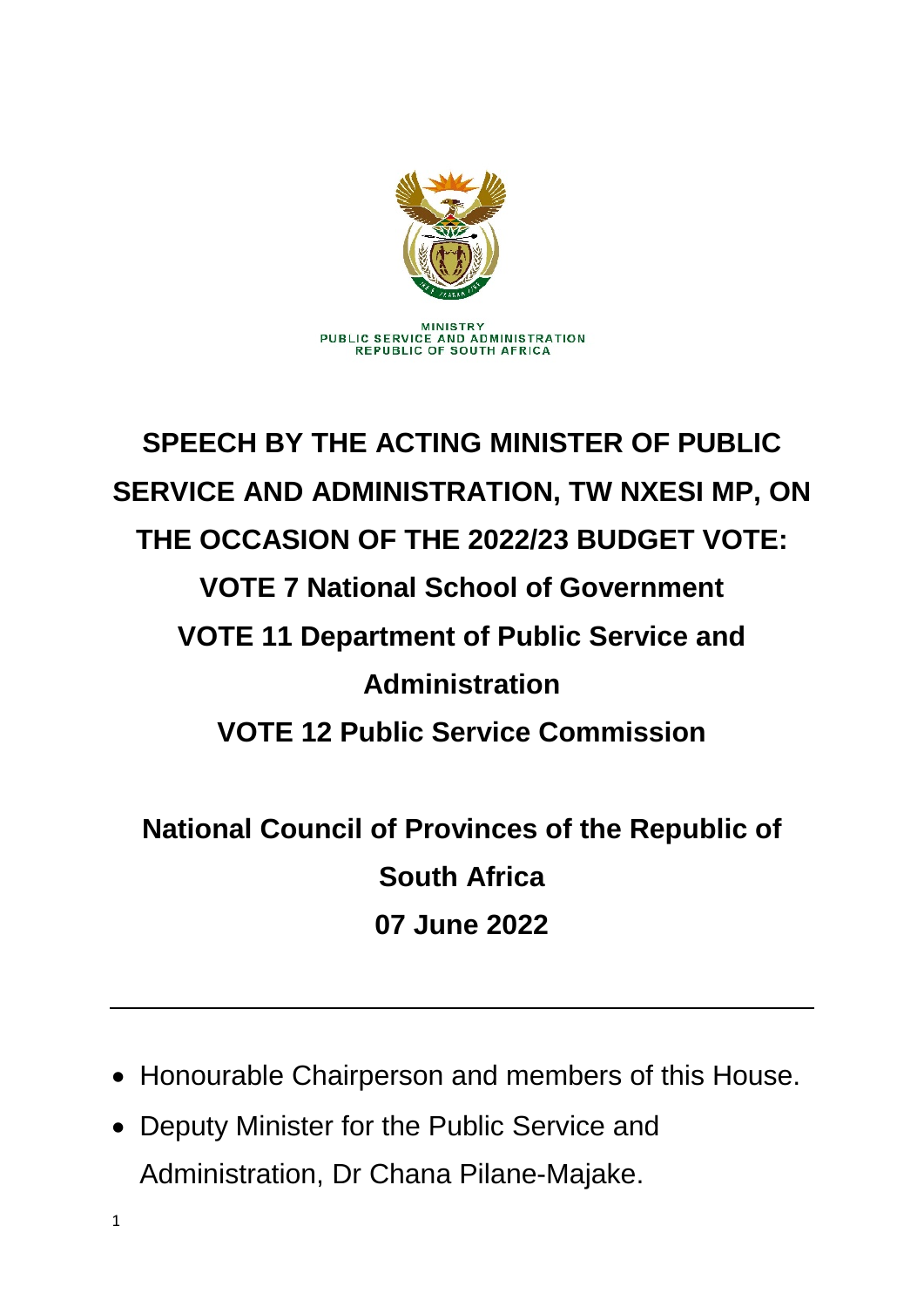- Ministers and Deputy Ministers.
- Honourable Chairperson and Members of the Select Committee.
- Premiers and representatives of Provinces.
- Acting Chairperson and Commissioners of the Public Service Commission.
- Chairperson and Board of Trustees of the Government Employees Medical Scheme (GEMS).
- Chairperson of the Public Sector Education & Training Authority.
- Chairperson of the African Peer Review Mechanism (APRM) National Governing Council.
- Heads of institutions within the portfolio of Public Service and Administration
- Esteemed guests.
- Ladies and Gentlemen.

On 4<sup>th</sup> April 2022, President Cyril Ramaphosa appointed me to act as Minister for Public Service and Administration.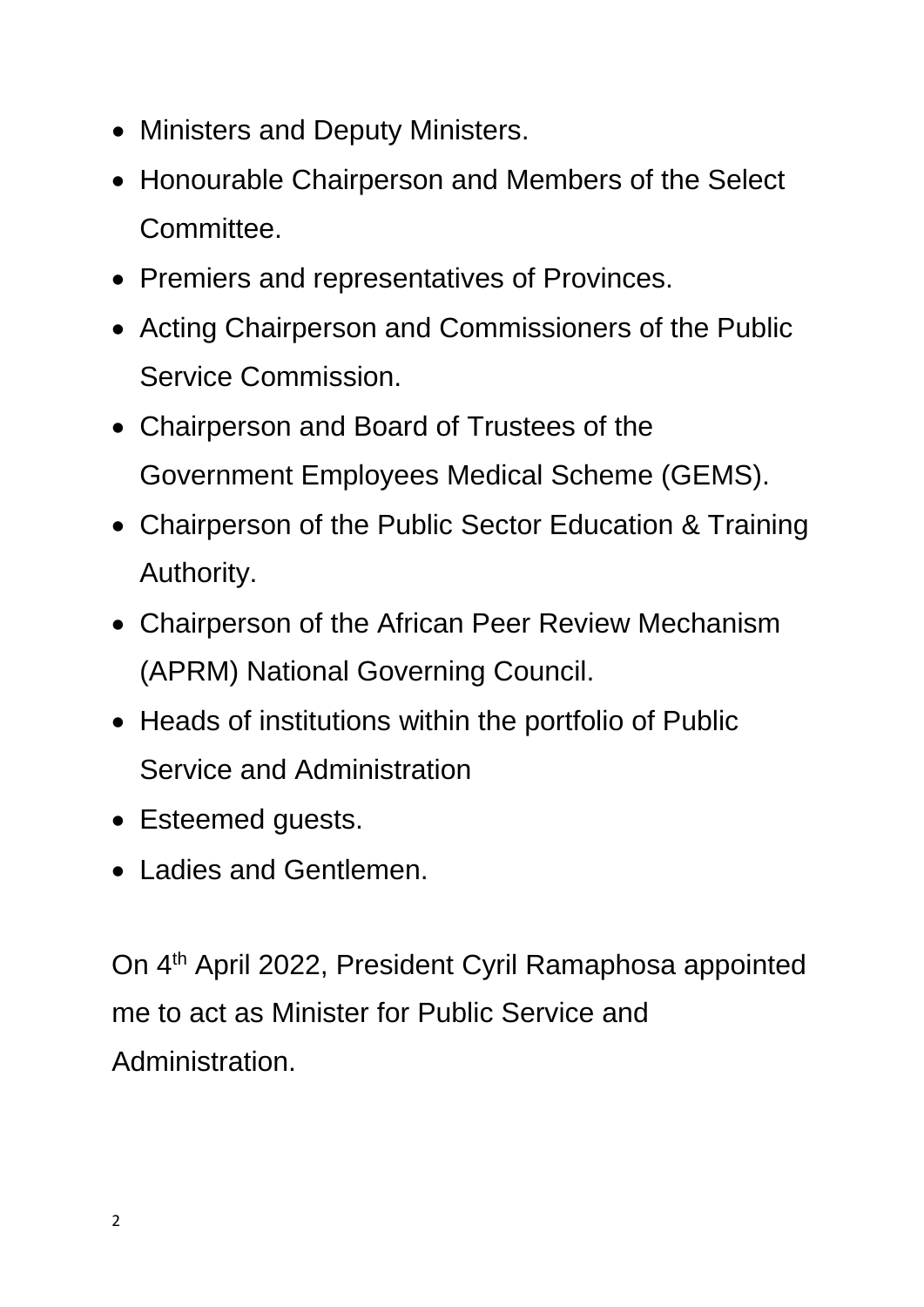The Ministry of Public Service and Administration is constituted by four entities:

- 1. The Department of Public Service and Administration (Vote 11) led by the Director-General, Ms Yoliswa Makhasi.
- 2. The National School of Government (Vote 7) led by the Principal, Prof. Busani Ngcaweni.
- 3. The Government Employees Medical Scheme (GEMS) – which generates its own income and is not covered in the budget vote, led by the Principal Officer, Dr Stan Moloabi, and
- 4. The Centre for Public Service Innovation, led by the Acting Director, Ms Lydia Sebokedi.

The Public Service Commission is an independent institution, for which I shall also table its budget (vote 12), established in terms of chapter 10 of the Constitution. The PSC is currently chaired in an acting capacity by Prof. Somadoda Fikeni and administratively led by Adv. Dinkie Dube.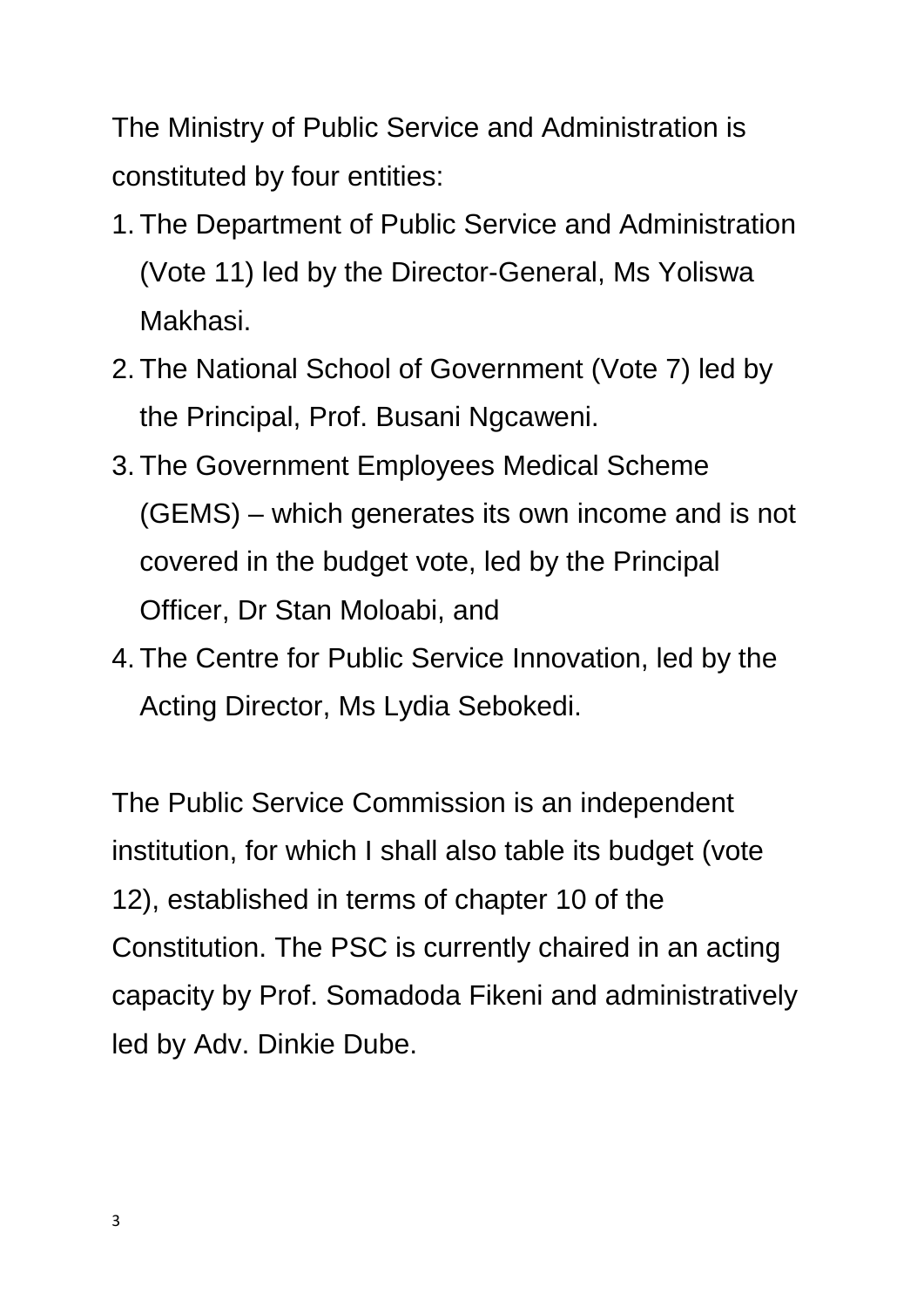The Deputy Minister, Honourable Pilane-Majake, will speak to the role of the Centre for Public Service Innovation.

Our apex priority for this current administration – as a country and the Department - is to build a capable, ethical and developmental state. As articulated in the MTSF:

- A capable state is one which has the required human capabilities, institutional capacity, service processes and technological platforms to deliver services to the people.
- An ethical state is one which is driven by the constitutional values and principles of public administration and the rule of law, focused on the progressive realisation of socio-economic rights and social justice as outlined in the Bill of Rights.
- A developmental state is one which aims to meet people's needs through interventionist, developmental, participatory public administration leading an active citizenry through partnerships with all sectors of society.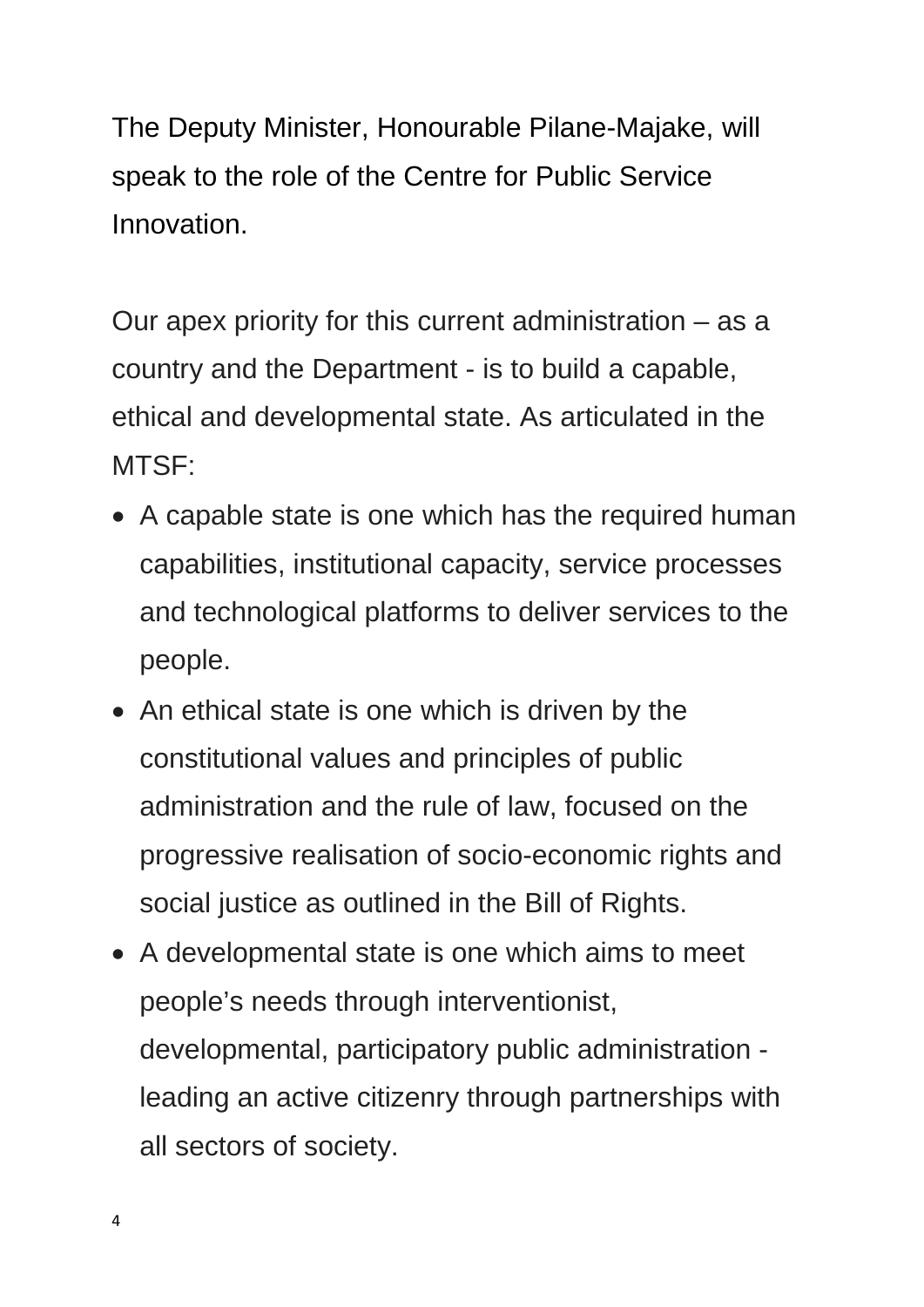Honourable members, this year marks 25 years since our government adopted the *Batho Pele* principles, championed by the first post-apartheid Minister for Public Service and Administration, the late Dr Zola Skweyiya, who wrote that "*the transformation of our Public Service is to be judged by the practical difference people see in their everyday lives"*. These principles remain relevant today.

The DPSA has the task of creating conditions, policies, procedures and norms and standards that promote a capable, ethical and development-oriented public service to strengthen service delivery.

Flowing from the 2019-2024 Medium Term Strategic Framework, the Department adopted five priority programmes:

1. The revitalised implementation of Batho Pele

2. Full implementation of the Public Administration Management Act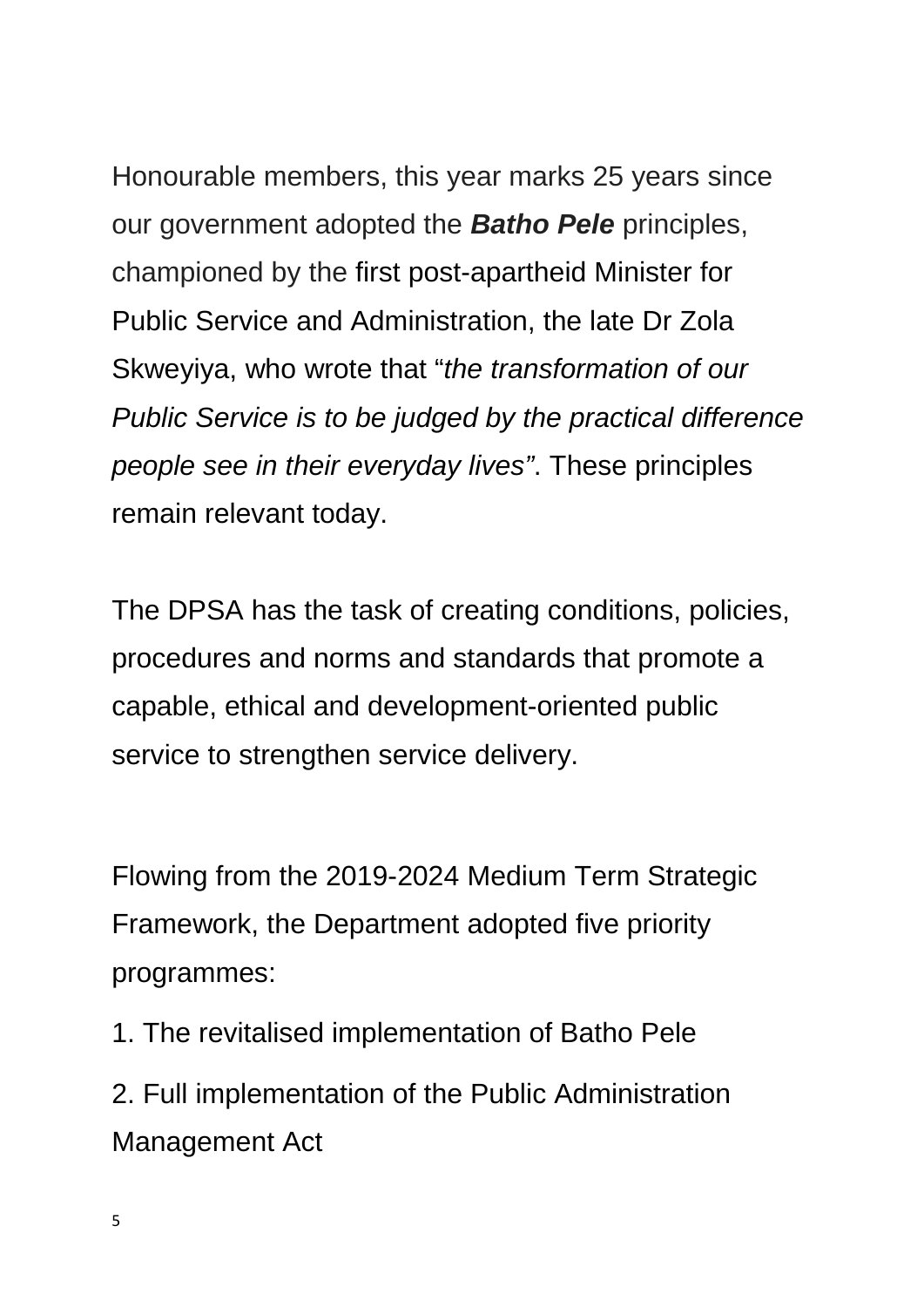- 3. Stabilising the Public Service
- 4. Fighting Corruption, and
- 5. Effective implementation of public service policies.

In relation to **the effective implementation of Batho Pele**, Cabinet has approved the Batho Pele Revitalisation Strategy to promote a people-focused public service.

**The Public Administration Management Act** (PAMA) is aimed at harmonising all three spheres of government to ensure uniformity and synergy and its implementation will go a long way towards the realisation of a capable state as envisioned by the NDP.

Central to **the stabilisation efforts** will be the effective and efficient management of public service finances.

**The fight against corruption** is ongoing. Corruption and other aspects of poor governance and weak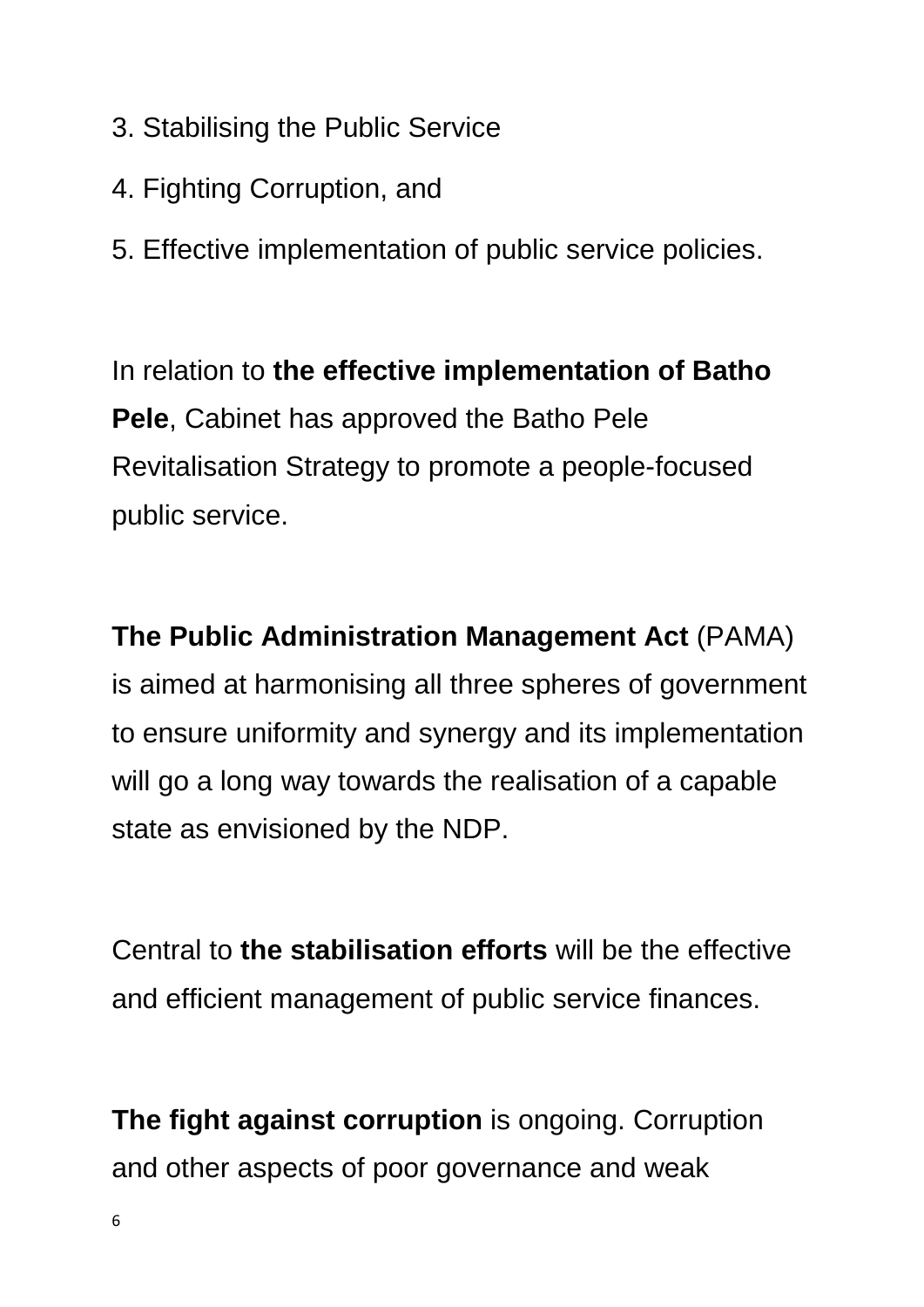institutions have substantial adverse effects on economic growth.

**Effective implementation of public policies** is about service delivery. Public policy is the translation of public needs into action. We are committed to an integrated approach, which:

- fosters partnership of all government institutions across the spheres,
- the collaboration of institutions within the Public Service and Administration portfolio, and
- thorough engagement of labour, civil society and business as we endeavour to improve service delivery.

The work we do as Government relies on having a cadre of dedicated, skilled and hardworking public servants who are responsive, innovative and committed to help realise Government's objectives.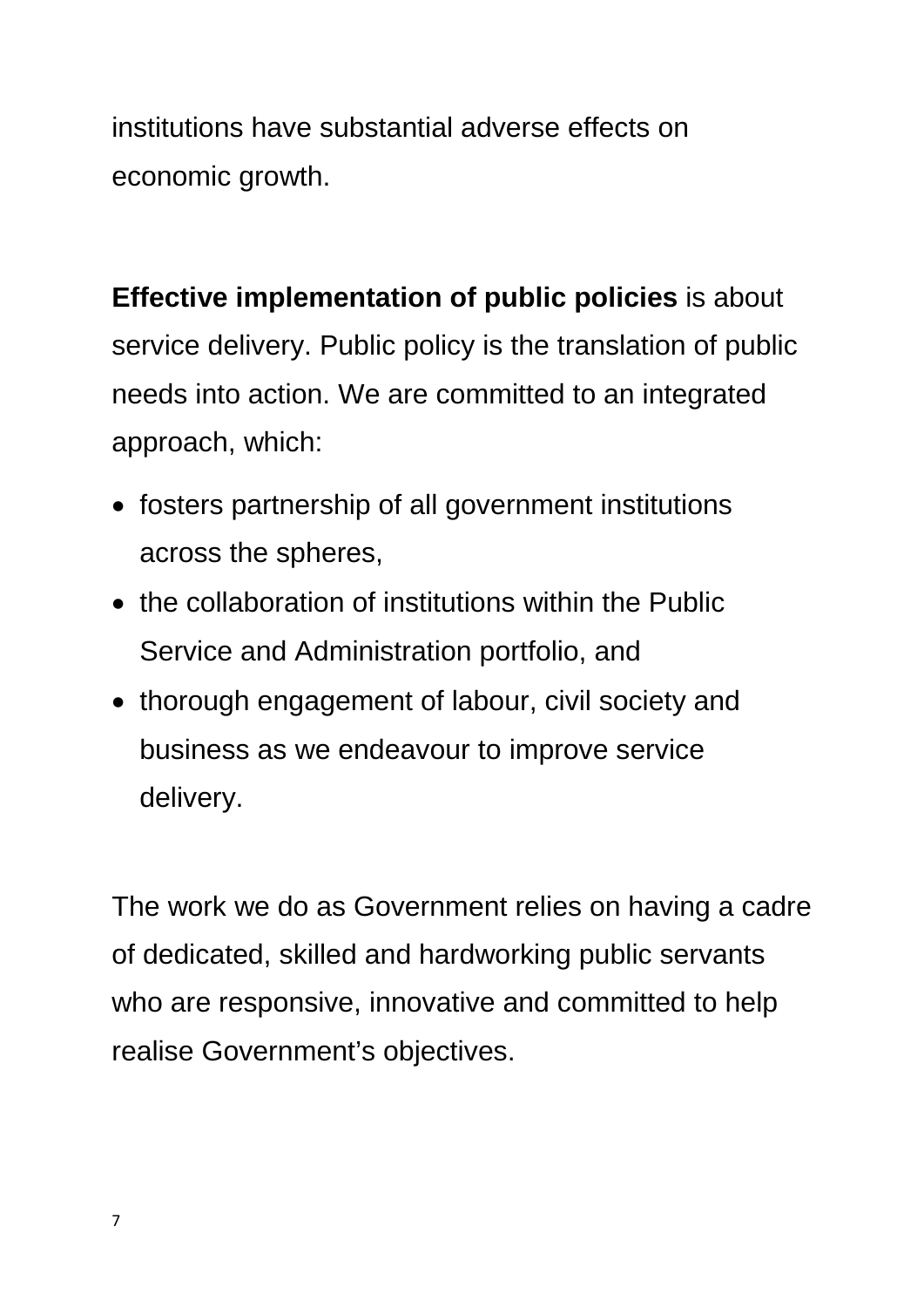Ongoing implementation of efforts to improve the performance of the public service, municipalities and public entities requires:

- the development of an interventions framework for government,
- modernising of public administration,
- strengthening of government monitoring and evaluation and other systems, and
- systematising human resource and organisational development and Batho Pele initiatives

- all to ensure that the government machinery can contribute to the promise of a better life for all.

Strengthening service delivery is not just a technical exercise: it is about transformation:

- Pillar 1 of the White Paper on the Rights of Persons with Disabilities refers to removing barriers to access and participation.
- The Framework on Gender Responsive Planning, Budgeting, Monitoring, Evaluation and Auditing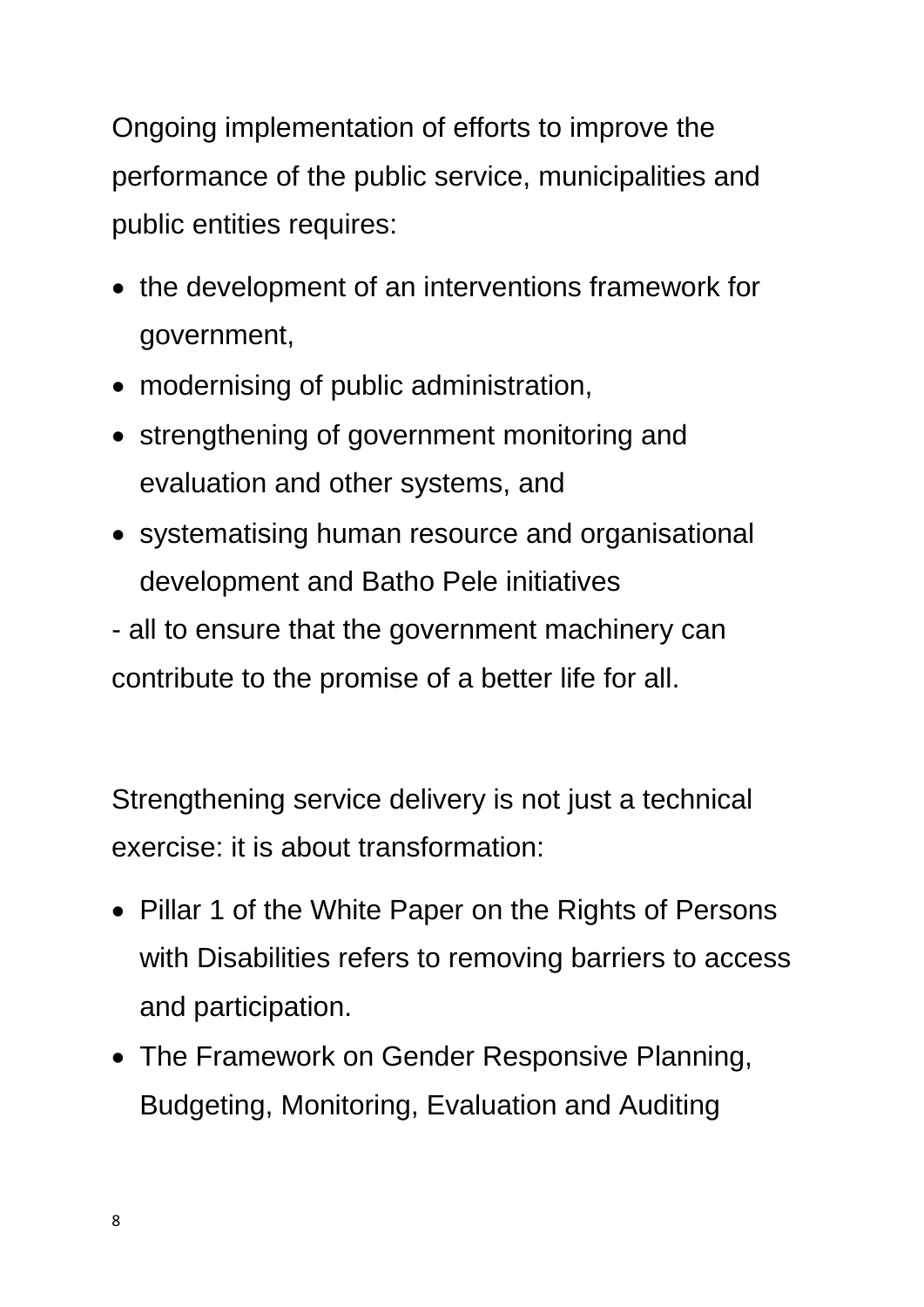requires institutions to reserve specific budget for gender matters.

• South Africa is party to the Convention on the Elimination of all Forms of Discrimination against Women – which seeks to ensure the protection of the rights of women at the workplace.

The public sector wage bill is under severe pressure due to the general constraints faced by the South African economy. This situation has been aggravated by the Covid-19 pandemic. It is becoming increasingly important to develop a new remuneration framework for the public sector, including a wage setting mechanism, to better manage the public sector wage bill and ensure a greater degree of alignment in remuneration between the various parts of the public sector.

We convened, with unions, a timely Public Service Summit on collective bargaining on the 28-31 March 2022, where all parties engaged in a frank exchange, but were able to agree on a number of areas in the final declaration in regard to resourcing, reconfiguration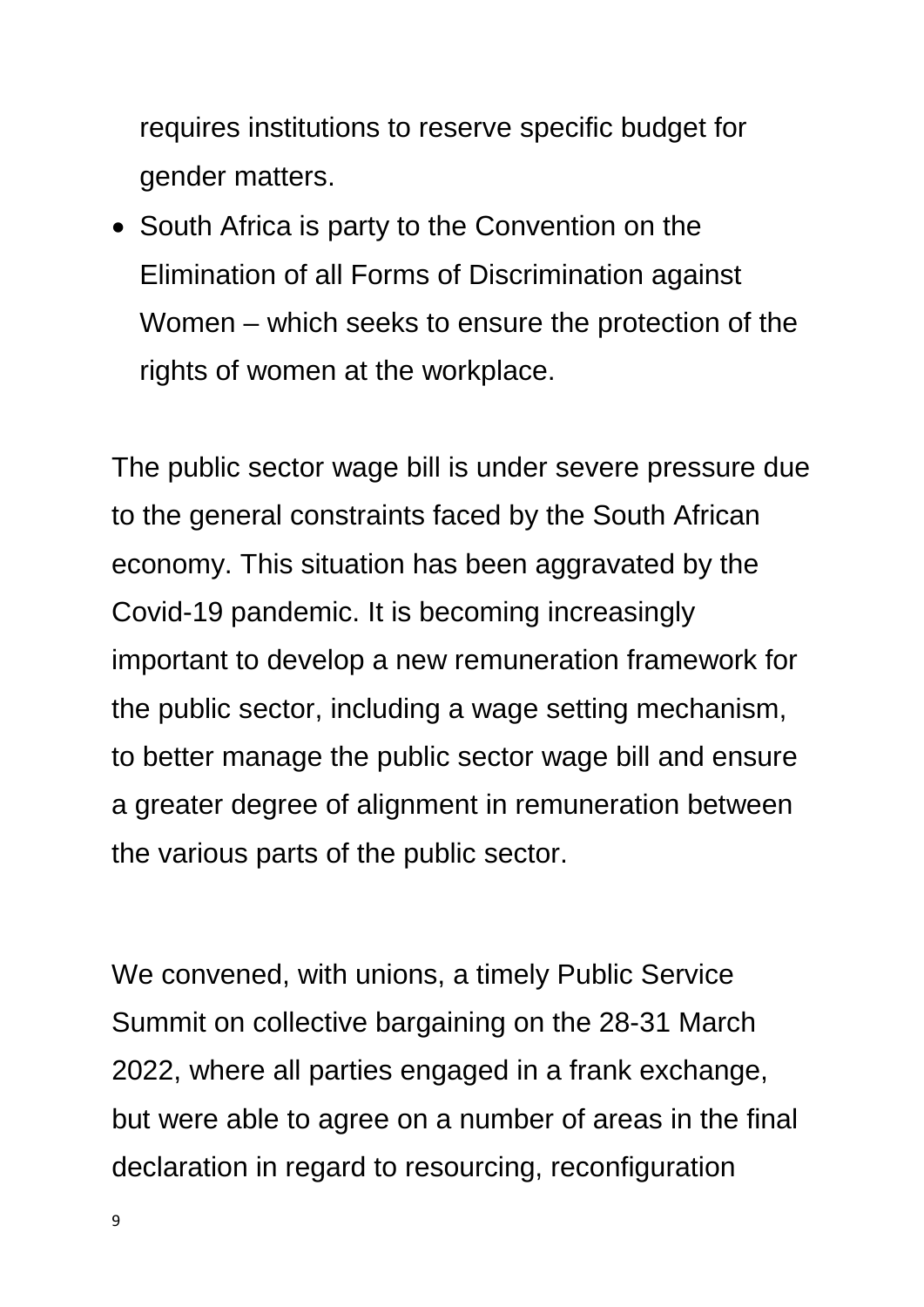(allied to job security), anti-corruption, the fight against poverty unemployment and inequality, and the principle of centralised collective bargaining.

Parties to the PSCBC (Bargaining Council) have agreed in principle to align wage negotiations to the Government's planning and budgeting cycle.

**The National School of Government** (NSG) has a mandate to provide or facilitate the provision of education, training and development interventions in the public sector.

The School's five-year strategy is unfolding in a dynamic manner, coinciding with events like the COVID-19 pandemic, and harnessing the potential of a rapidly expanding digital transformation, responding to the challenges of poverty, unemployment, and inequality, and constrained budgets.

The National School of Government implements the 'National Digital and Future Skills Strategy', which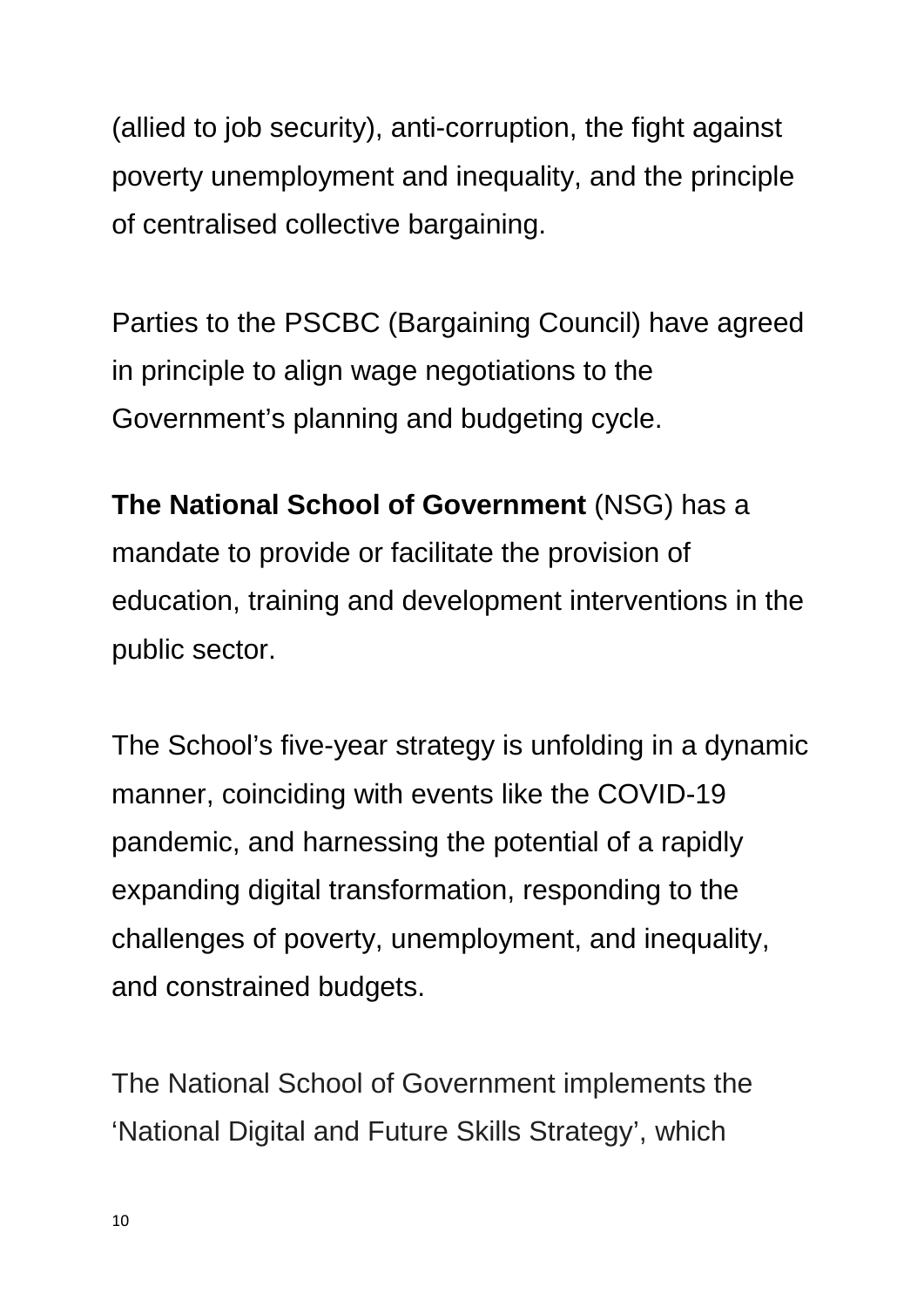government adopted in 2020, and recognizes that digital skills are required for public servants – to directly address service delivery and overcome the logjam caused by limited physical capacity to service a large number of citizens, particularly in remote areas.

The NSG achievements include the following:

- 135,000 e-learner enrolments;
- Rolling out programmes in the areas of Effective Governance; Gender and Transformation; Leadership; Induction and Policy and Regulation.
- Hosting successful leadership development interventions, including the Economic Governance Schools, the programmes on Ethical Leadership and Executive Oversight, and the Induction Programme for Boards of Public Entities.

The NSG provides training to local government and recently signed training agreements with the City of Cape Town Metropolitan Municipality and the Gauteng Provincial Legislature.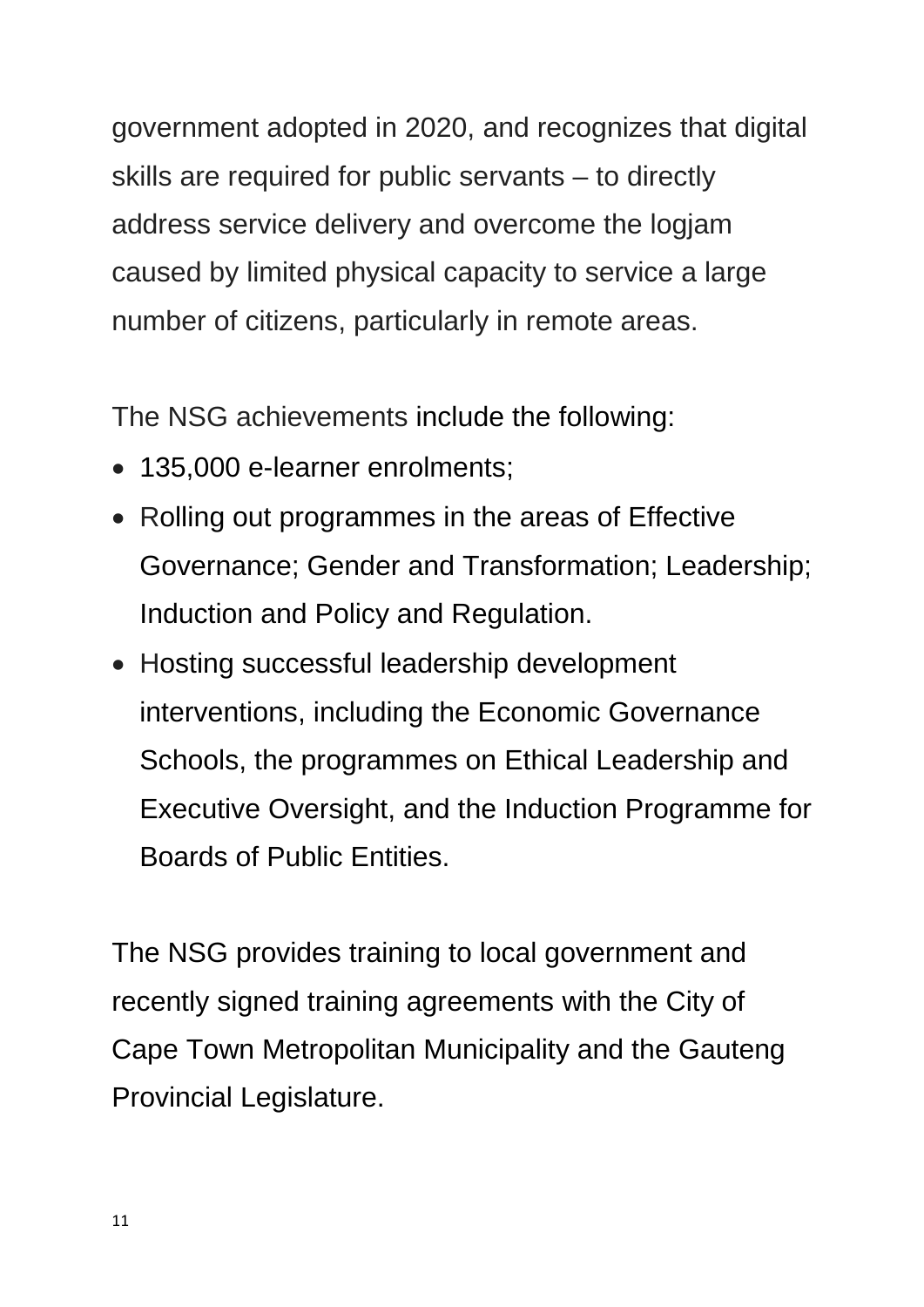Today, I am encouraged that elected representatives and appointed officials are going back to class. In March 2021, President Ramaphosa, together with members of the executive and other officials joined a Master Class. I am encouraged that mayors and state entity board members are being inducted on ethical leadership and executive oversight. I am encouraged by the thousands of public servants, including our teachers, who are completing courses on Ethics.

Honourable Members, professionalising public administration is one of the key imperatives for building state capacity.

The President, in the State of the Nation Address, indicated that we are now at an advanced stage of the finalisation of the Professionalisation Framework with an emphasis on pre-entry, recruitment, selection, induction, continuous learning and career progression of public servants. Indeed, I wish to assure you that the Framework has now been finalised for consideration by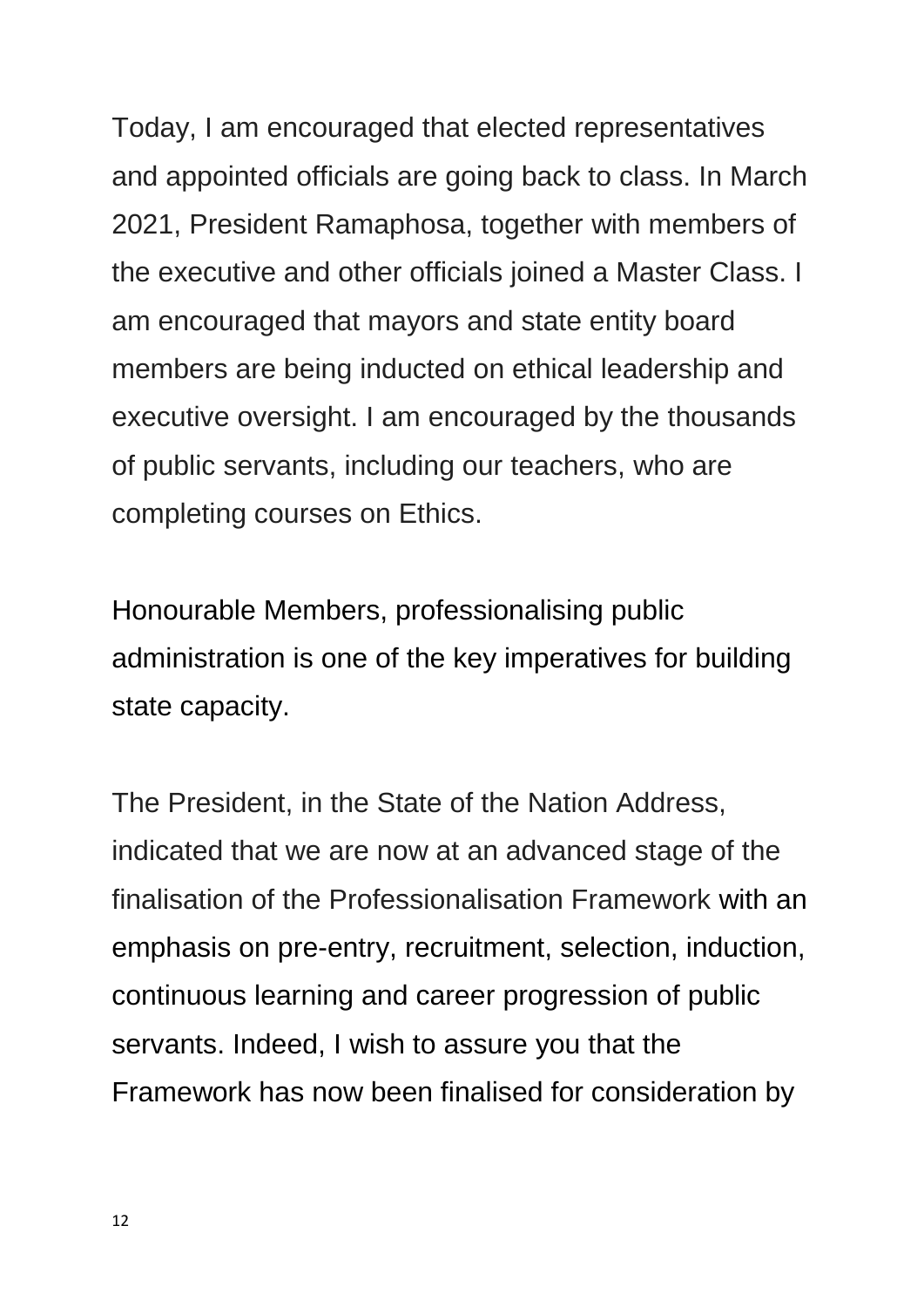Cabinet. It proposes radical public sector reforms which will include:

- More decisive action on consequence management, especially in dealing with mediocrity, unethical behaviour, and corrupt and criminal acts.
- Instruments to undertake integrity testing before any individual joins the public sector.
- Stabilising the political-administrative interface across the public sector. With regard to the tenure of HoDs, we shall consider increasing the period of tenure to ten years, subject to performance.
- Repurposing the role of the Public Service Commission for insulation of recruitment and selection practices from partisan influence and manipulation for appointment of Directors-General and their deputies.
- Review and strengthen recognition of prior learning for use in the public sector.

**The Public Service Commission** remains a critical institution – committed to establishing sound and good governance in the Public Service - based on principles of accountability, participation, responsiveness to the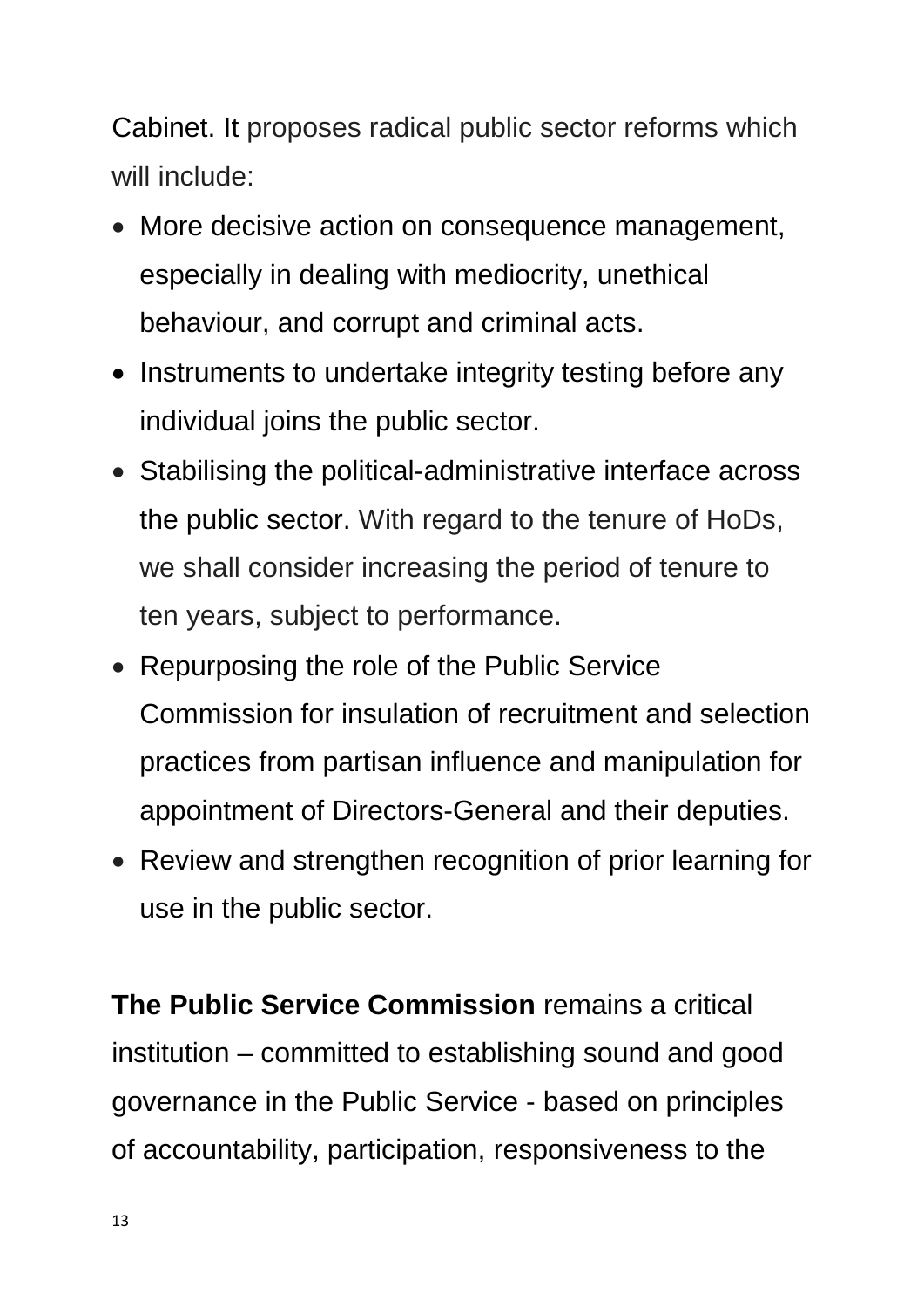needs of the people, transparency and the rule of law.

In relation to the goal of "development orientation", the PSC has found that the South African planning system tends to be geared towards reporting and auditing rather than resolution of development problems – necessary to combat poverty, unemployment, and inequality.

The PSC's 2021 State of the Public Service Report reveals a lot of variability in capacity and performance across the public service with major deficiencies in many departments existing side-by-side with pockets of strength and excellence. The Report makes proposals on the need to build institutional capability.

The PSC annually conducts announced and unannounced inspections of service delivery sites to evaluate service delivery from the perspective of citizens and identify challenges that can be addressed immediately. In the last year, visits included to sites in the provinces of North West and Eastern Cape, as well as to 57 Home Affairs service points across the country.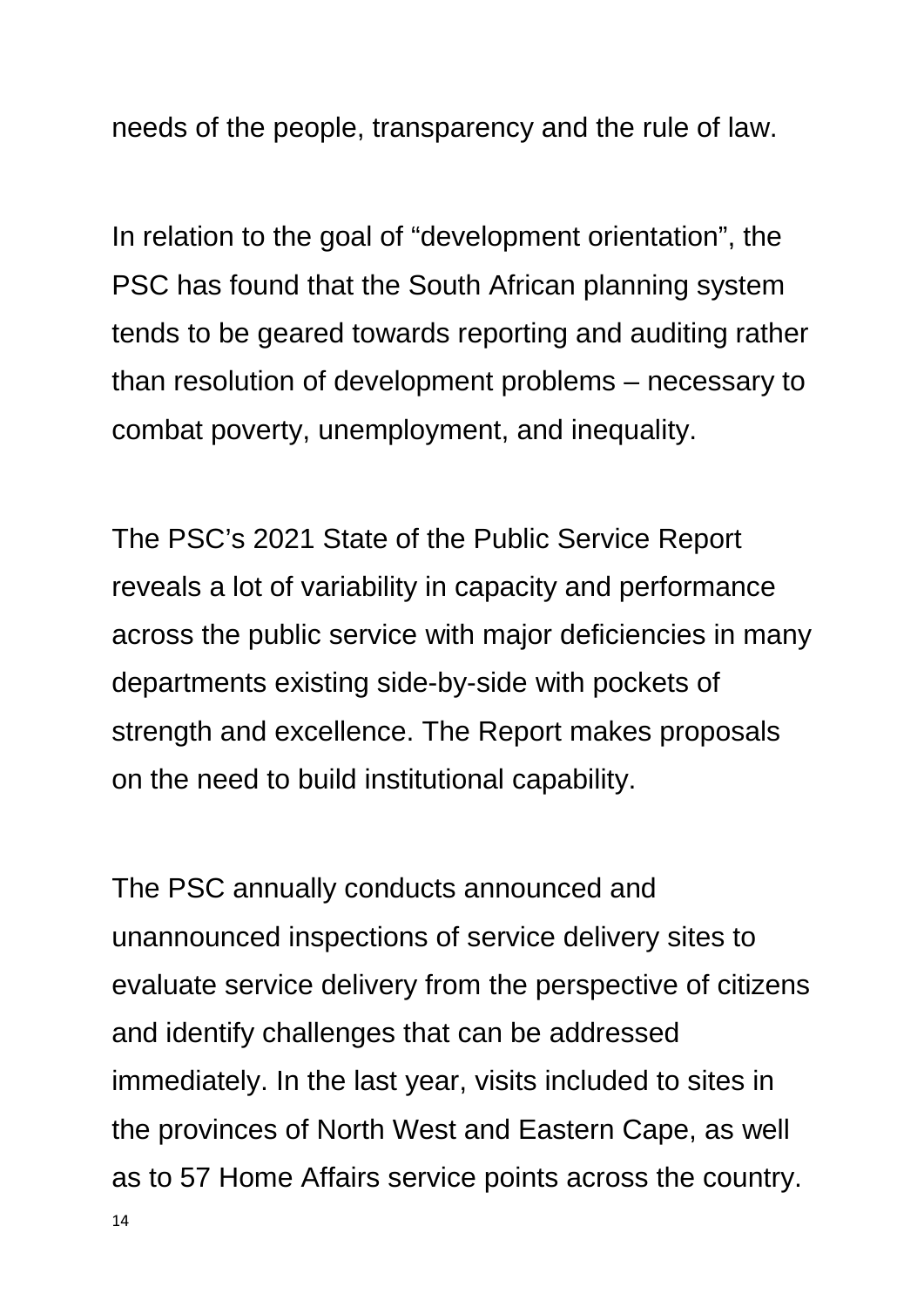The PSC participated in the Mission to Waterberg District Municipality in 2021, as part of the partnership between the United Nations and the Department of Cooperative Governance and Traditional Affairs initiative to support the implementation of the District Development Model (DDM) - a critical programme in building state capacity and ensuring improved responsiveness to community needs.

The PSC's Citizens Forum is a distinctly South African method of engaging citizens. It involves the government working with citizens to propose practical measures to improve service delivery.

The PSC continued to monitor the performance of departments in terms of payment of invoices of suppliers within the 30-day timeframe stipulated in the Public Finance Management Act. Further to this, the PSC continued to intervene in matters of unresponsiveness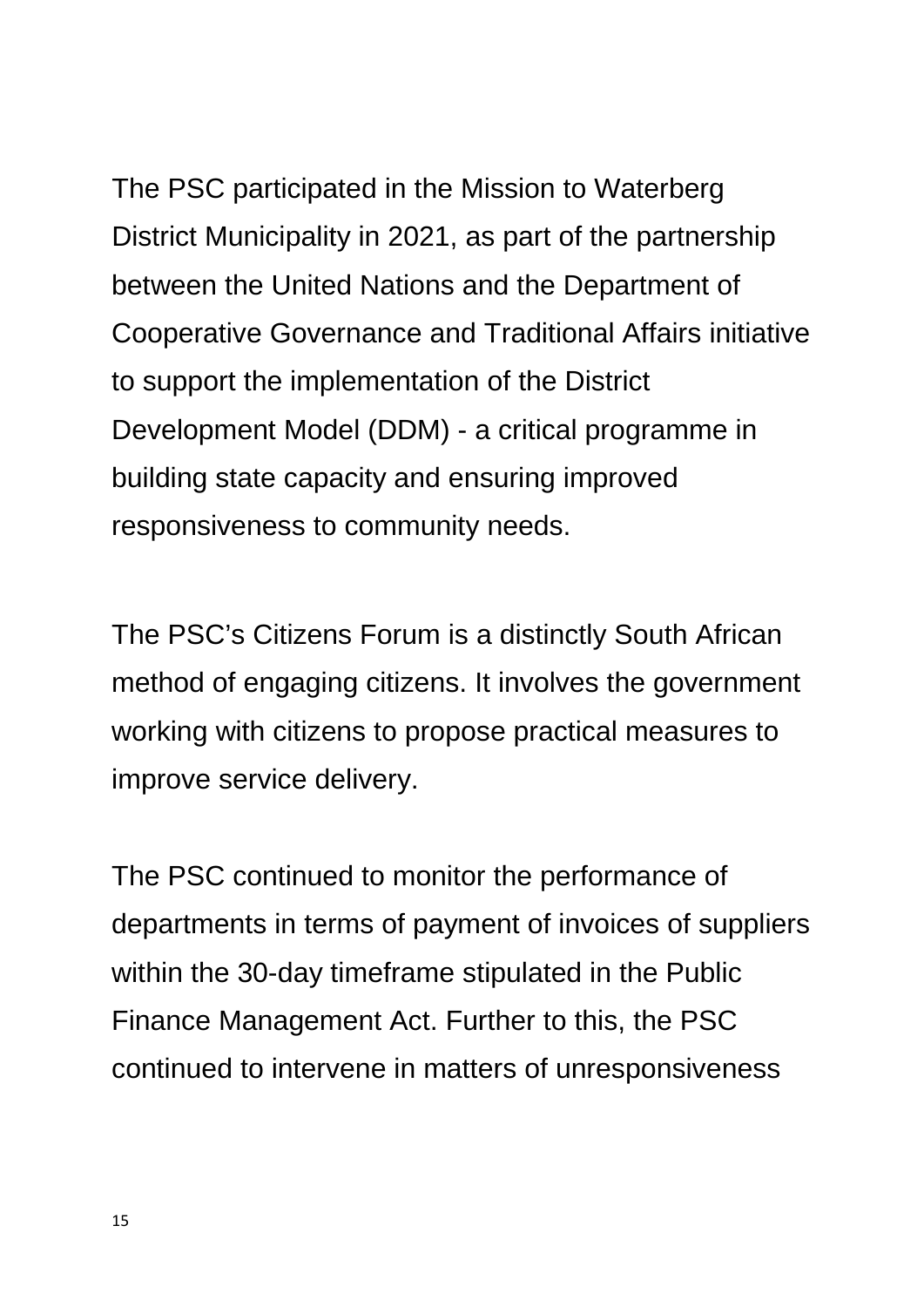by public institutions. These interventions include, for example:

- requiring the SAPS Forensic Services to release a forensic report to enable a grieving family to bury their loved one,
- the issuance of matric certificates, and
- payments of the SASSA COVID-19 relief funds.

During the 2021/2022 financial year, the PSC has continued to contribute towards the improvement of sound labour relations in the Public Service through investigating grievances that could not be resolved between departments and their employees.

The PSC's final report on the *Effectiveness of Continuous Employee Development in the Public Service* will assist departments to develop and/or review their training and development policies in response to the fourth industrial revolution (4IR) skills needs in order to support government operations and service delivery.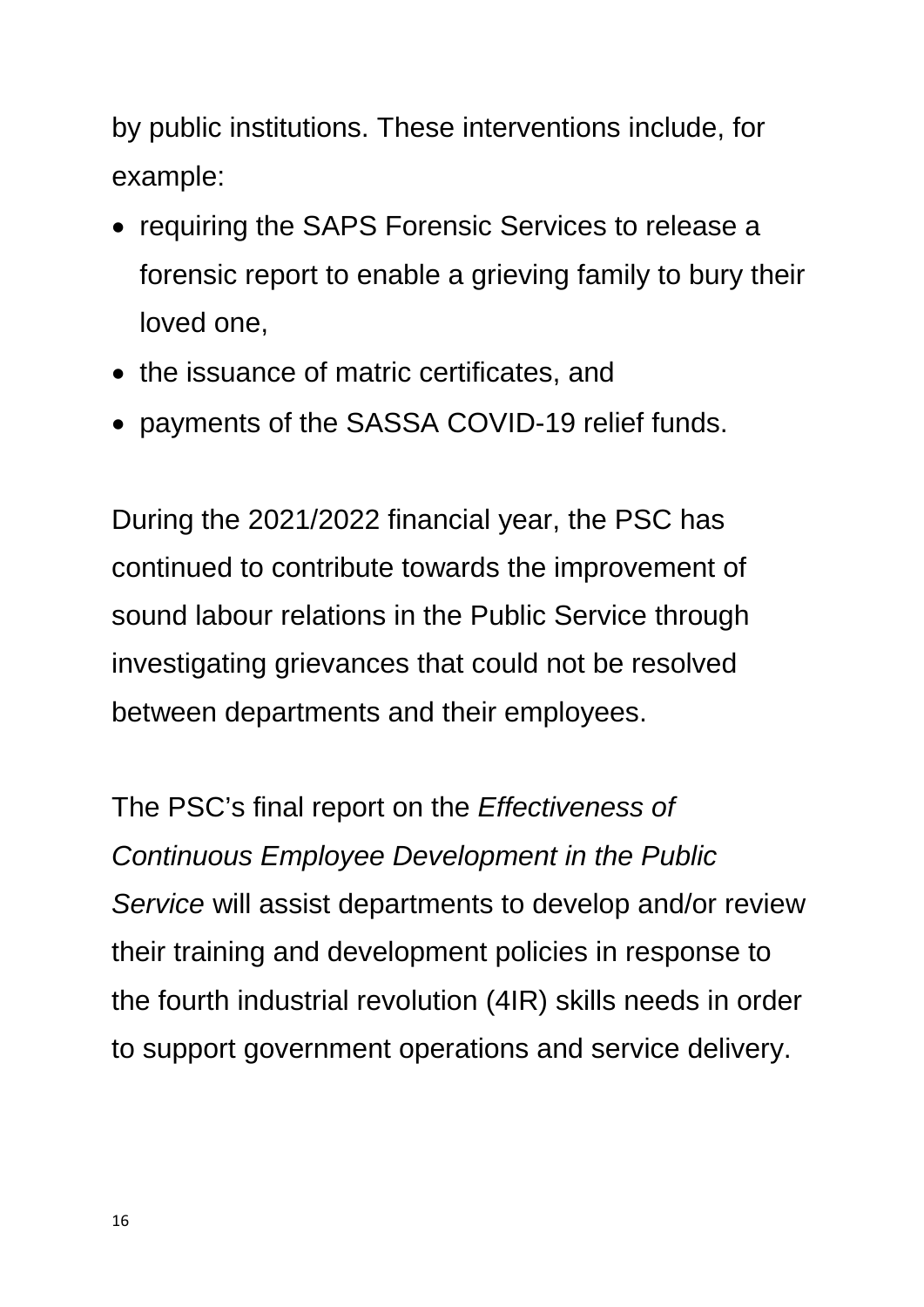The National Anti-Corruption Hotline assists members of the public to report corruption and fraud occurring in the public service. The PSC has witnessed an increase in the level of utilisation of the hotline - from 872 to 1,563 calls in the 2021/2022 financial year – resulting in recovery of monies fraudulently obtained and punishing of wrong-doers.

The PSC conducted an assessment of the effectiveness of the complaints management system in the Public Service. The study found that there is no consistency in the management of complaints in the Public Service and that the monitoring and evaluation of complaints lacks vigour. The PSC has made recommendations aimed at assisting departments in this area of work.

One of the flagship project of the PSC is the assessment of the effectiveness of government support for service delivery, with a particular focus on Information and Communication Technology as well as the physical accommodation of government to deliver services.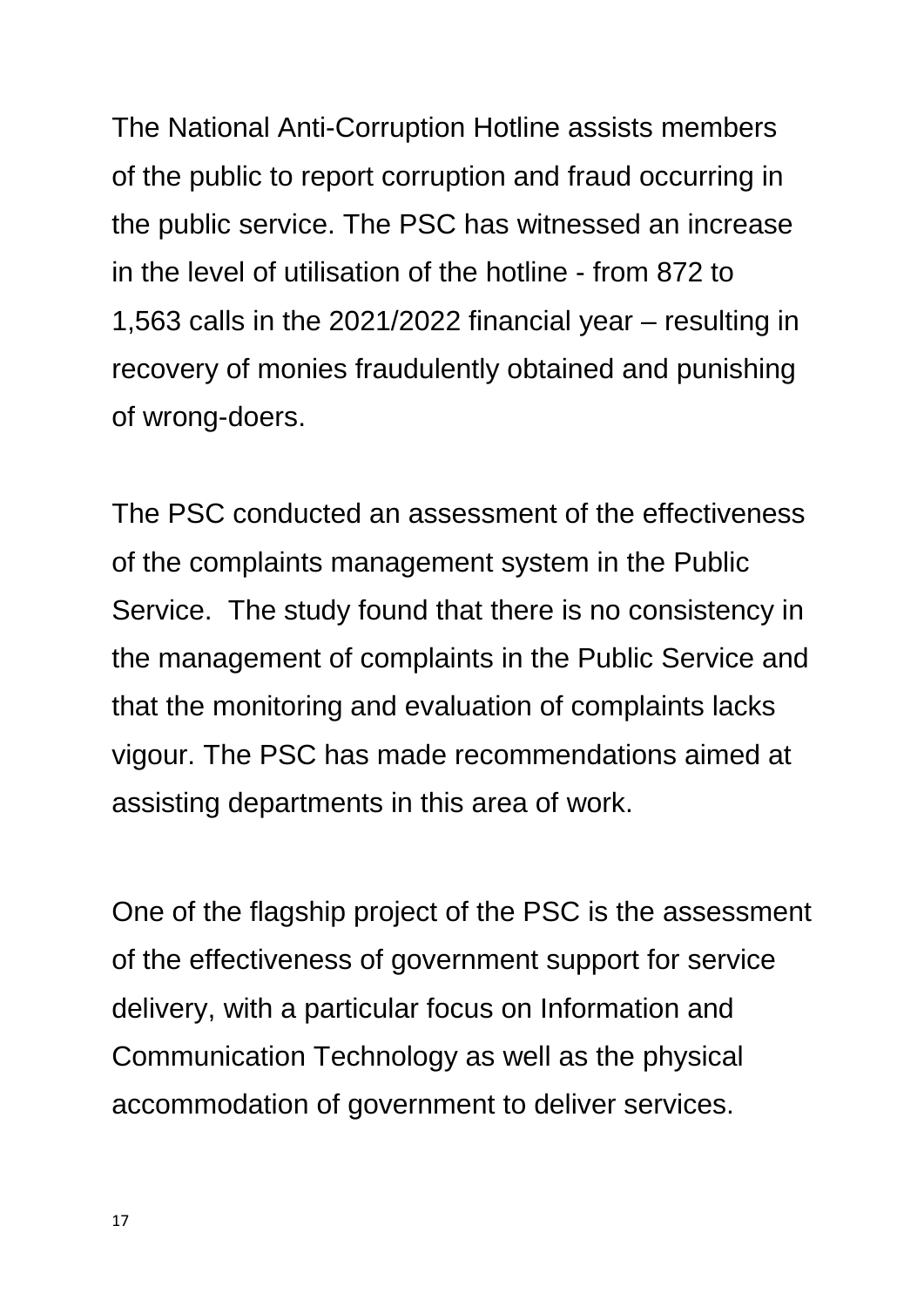In supporting Parliament to exercise its oversight role and hold the Executive accountable, the PSC will conduct inspections in partnership with Parliament.

The PSC will contribute towards the professionalization of the Public Service, continue to conduct investigations into public administration malpractices and address the underlying causes of ineffective discipline management in the Public Service.

Legislation will be tabled to strengthen the independence of the PSC as a chapter 10 institution.

The following budget has been allocated to the respective programmes and entities:

The DPSA budget allocation for the 2022/23 financial year is five hundred and forty million rand (R540.3m), an increase of 1.6% from the final allocation for 2021/22.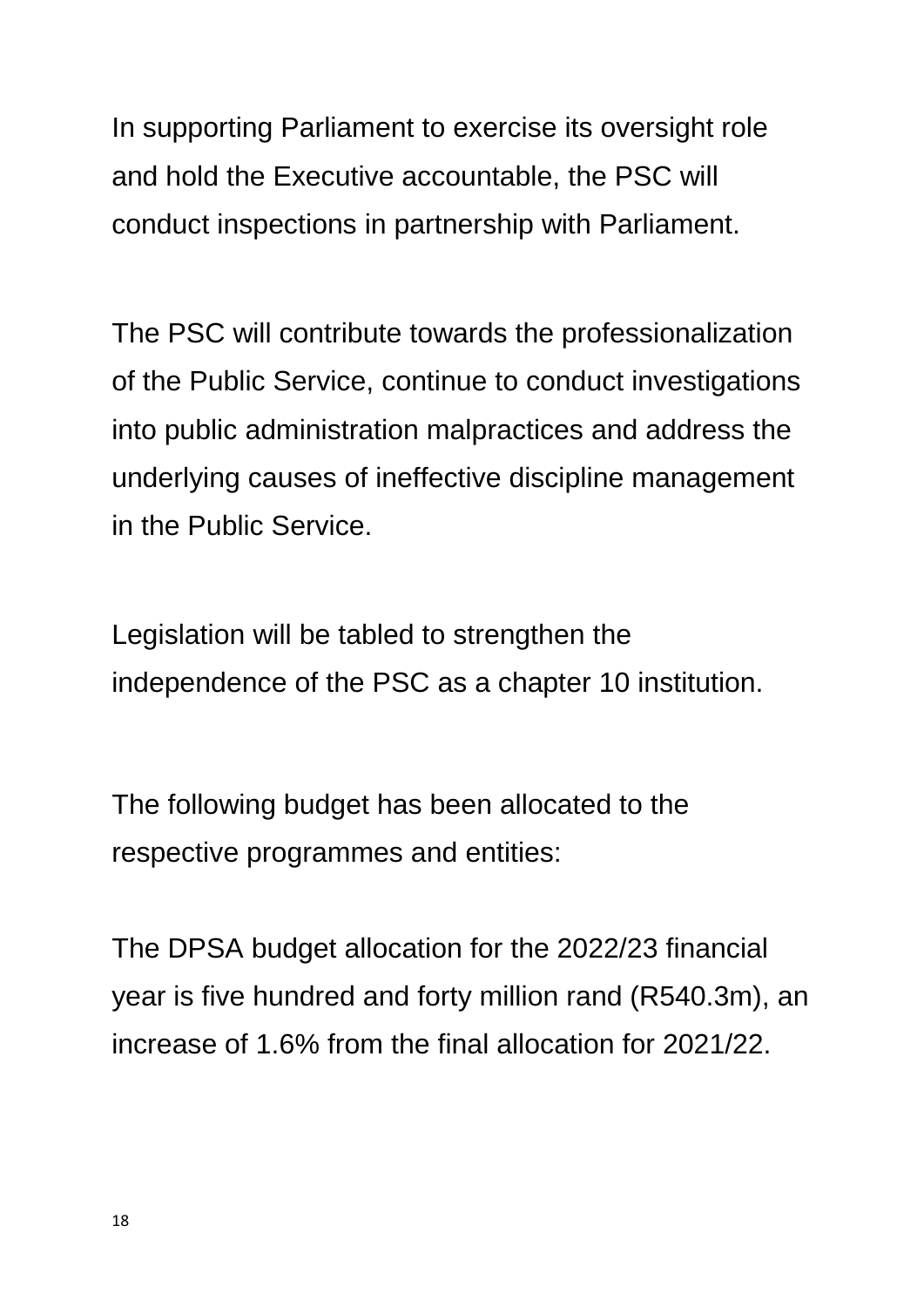The DPSA programmes have been allocated the following resources:

Programme 1: Administration - is allocated two hundred and forty five million, two hundred thousand rand (R245.2m).

Programme 2: Human Resource Management and Development - is allocated fifty three million, six hundred thousand rand (R53.6m).

Programme 3: Negotiations, Labour Relations and Remuneration Management - is allocated one hundred and six million, nine hundred thousand rand (R106.9m)

Programme 4: e-Government Services and Information Management - is allocated thirty two million, three hundred thousand rand (R32.3m).

Programme 5: Government Service Access and Improvement which also includes the transfer payment to the Centre for Public Service Innovation - is allocated one hundred and two million, three hundred thousand rand (R102.3m).

The budget of the NSG for this financial year is two